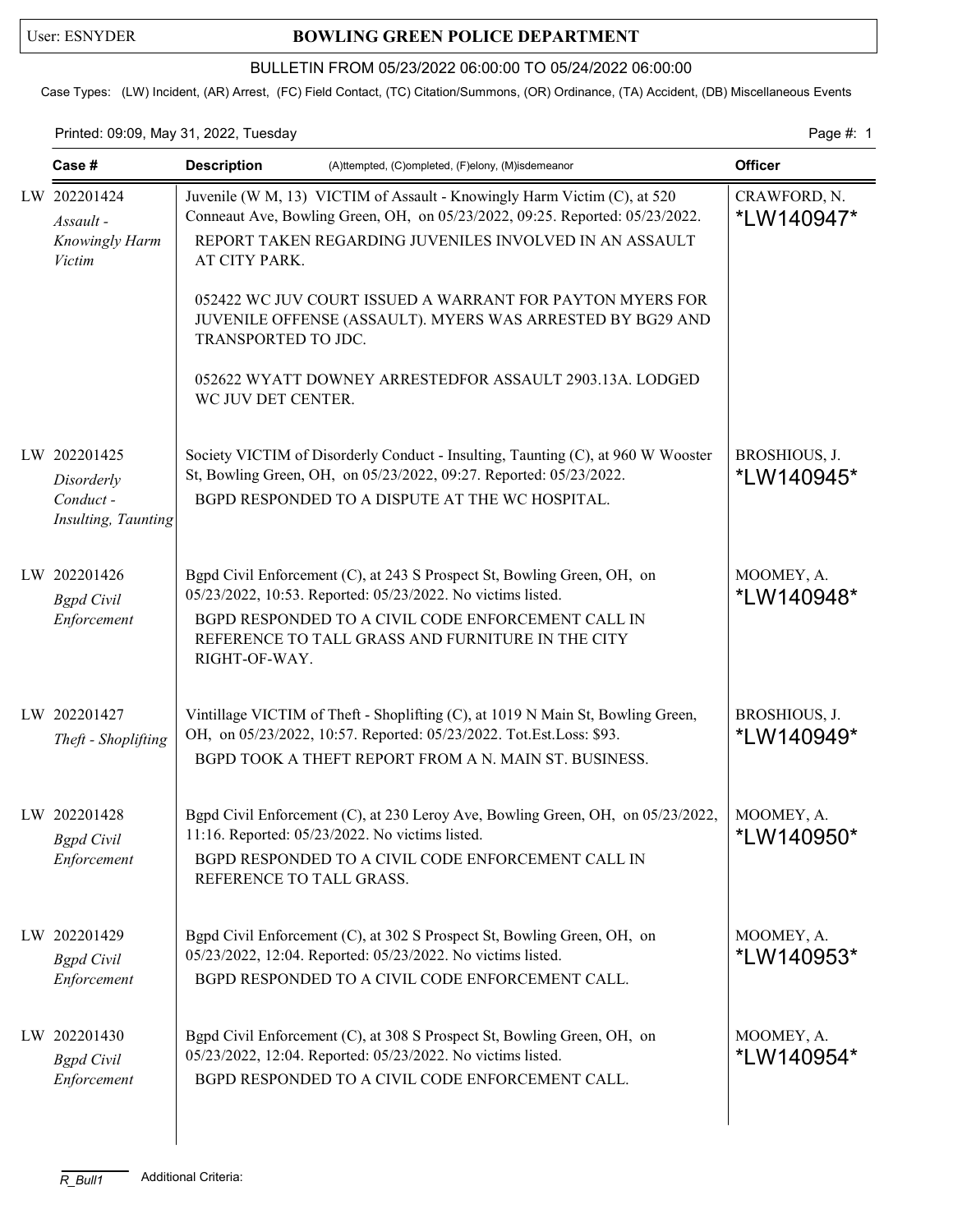| Case #                                           | <b>Description</b>              | (A)ttempted, (C)ompleted, (F)elony, (M)isdemeanor                                                                                                                                                                                                                                                                                   | <b>Officer</b>               |
|--------------------------------------------------|---------------------------------|-------------------------------------------------------------------------------------------------------------------------------------------------------------------------------------------------------------------------------------------------------------------------------------------------------------------------------------|------------------------------|
| LW 202201431<br><b>Bgpd</b> Civil<br>Enforcement |                                 | Bgpd Civil Enforcement (C), at 305 S Prospect St, Bowling Green, OH, on<br>05/23/2022, 12:05. Reported: 05/23/2022. No victims listed.<br>BGPD RESPONDED TO A CIVIL CODE ENFORCEMENT CALL.                                                                                                                                          | MOOMEY, A.<br>*LW140955*     |
| LW 202201432<br><b>Bgpd</b> Civil<br>Enforcement |                                 | Bgpd Civil Enforcement (C), at 307 S Prospect St, Bowling Green, OH, on<br>05/23/2022, 12:05. Reported: 05/23/2022. No victims listed.<br>BGPD RESPONDED TO A CIVIL CODE ENFORCEMENT CALL.                                                                                                                                          | MOOMEY, A.<br>*LW140956*     |
| LW 202201433<br><b>Bgpd</b> Civil<br>Enforcement |                                 | Bgpd Civil Enforcement (C), at 914 N Wintergarden Rd, Bowling Green, OH, on<br>05/23/2022, 12:06. Reported: 05/23/2022. No victims listed.<br>BGPD RESPONDED TO A CIVIL CODE ENFORCEMENT CALL.                                                                                                                                      | MOOMEY, A.<br>*LW140957*     |
| LW 202201434<br>Theft - Shoplifting              | 052522 10A.<br>CTDT 052522 10A. | Walmart VICTIM of Theft - Shoplifting (C), at 131 W Gypsy Lane Rd, Bowling<br>Green, OH, on 05/23/2022, 12:43. Reported: 05/23/2022. Tot.Est.Loss: \$61.<br>BGPD RESPONDED TO WALMART FOR A THEFT CALL.<br>ERICA ROSAS WAS CITED FOR THEFT/SHOPLIFTING 2913.02A1. CTDT<br>BRIDGET ROSAS WAS CITED FOR THEFT/SHOPOLIFTING 2913.02A1. | BROSHIOUS, J.<br>*LW140960*  |
| LW 202201435<br><b>Bgpd</b> Civil<br>Enforcement | REFERENCE TO TALL GRASS.        | Bgpd Civil Enforcement (C), at 748 Pine Valley Dr, Bowling Green, OH, on<br>05/23/2022, 14:49. Reported: 05/23/2022. No victims listed.<br>BGPD RESPONDED TO A CIVIL CODE ENFORCEMENT CALL IN                                                                                                                                       | MOOMEY, A.<br>*LW140965*     |
| LW 202201436<br><b>Found Property</b>            |                                 | Found Property (C), at 981 N Main St/e Poe Rd, Bowling Green, OH, on 05/23/2022,<br>23:18. Reported: 05/23/2022. No victims listed.<br>BGPD FOUND PROPERTY DURING A TRAFFIC STOP AND BOOKED IT<br>INTO THE PROPERTY ROOM FOR DESTRUCTION.                                                                                           | ST JOHN, K. S.<br>*LW140975* |